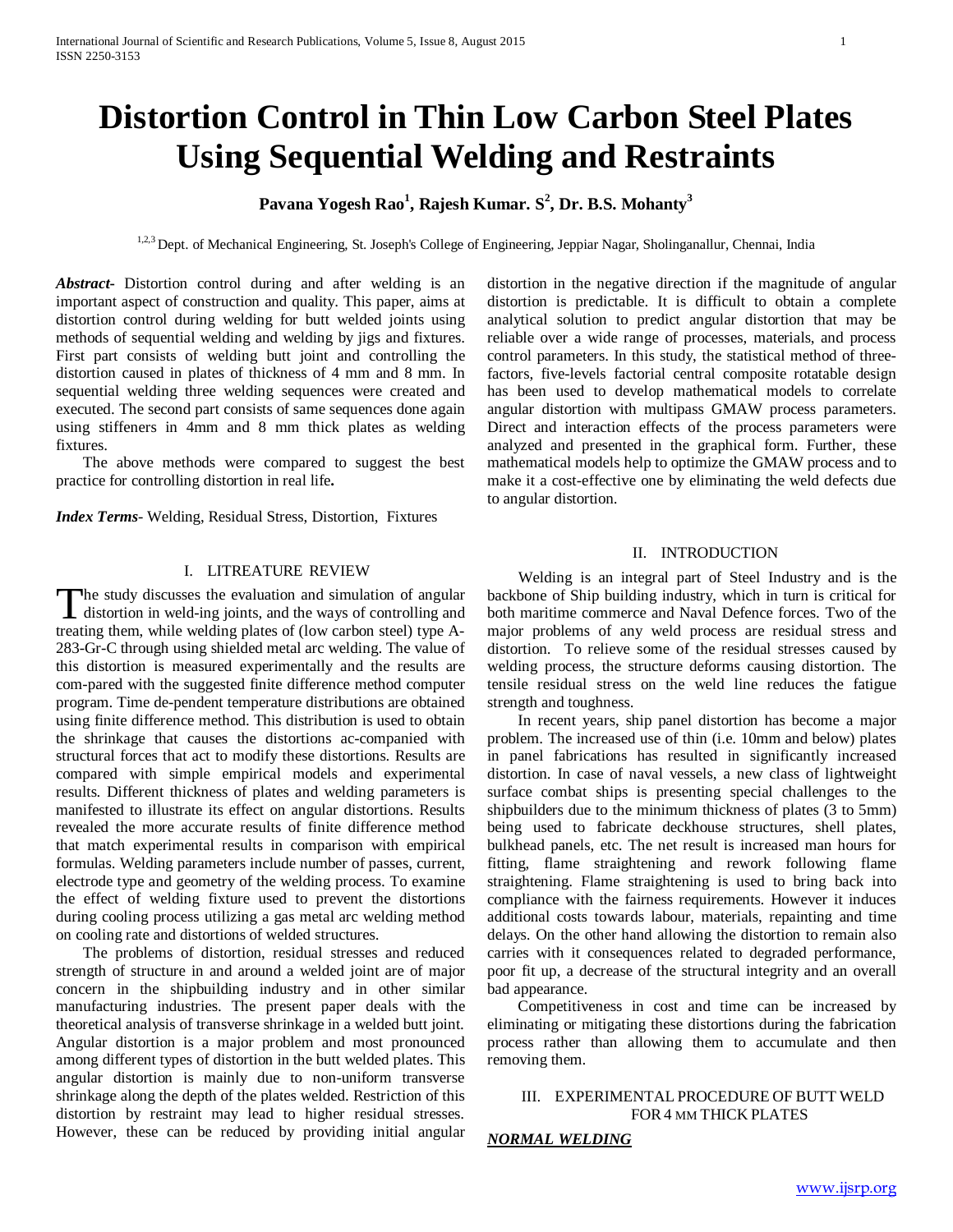Two plates of thickness 4 mm are cleaned and grooved in a single V butt joint. These two plates are kept 2 mm apart from each other and welded. Two opposite passes are used for this butt weld. DC straight polarity source has been used.

• SPECIFICATION OF PLATES : Dimensions -  $300 \times 150 \times 4$  mm V- groove angle -  $60^{\circ}$ Material used - Low carbon steel (IS 2062) • WELDING PARAMETERS : Number of Passes - 2 (opposite passes)

|                                    | <b>FIRST</b><br><b>PASS</b> | <b>SECOND</b><br><b>PASS</b> |
|------------------------------------|-----------------------------|------------------------------|
| <b>CURRENT</b>                     | 80 A                        | 120A                         |
| <b>ELECTODE</b><br><b>DIAMETER</b> | $2.5 \text{ mm}$            | $3.15 \text{ mm}$            |
| <b>ELECTRODE</b><br><b>TYPE</b>    | E6013                       | E6013                        |
| <b>WELDING</b><br><b>SPEED</b>     | $2 \text{ mm/sec}$          | $2 \text{ mm/sec}$           |

## *DIAGRAM OF NORMAL WELDING*



**Figure 1: Image of Normal Welding of 4mm Thick Plates**



**All dimensions are in mm Figure 2: 2-D View Normal Welding, 4mm Thick Plates**

## *OBSERVATION OF PLATES AFTER WELDING:*

 After welding, angular and buckling distortion occurred in the plates. Two methods have been used to control these distortions i.e. sequential welding and using welding jigs and fixtures and kept all the parameters constant as used in normal welding while doing sequential welding and welding using jigs and fixtures.

## *IMAGE OF DISTORTION OF PLATES IN NORMAL WELDING*



**Figure 3: Distortion of Plates in Normal Welding, 4mm Thick Plates**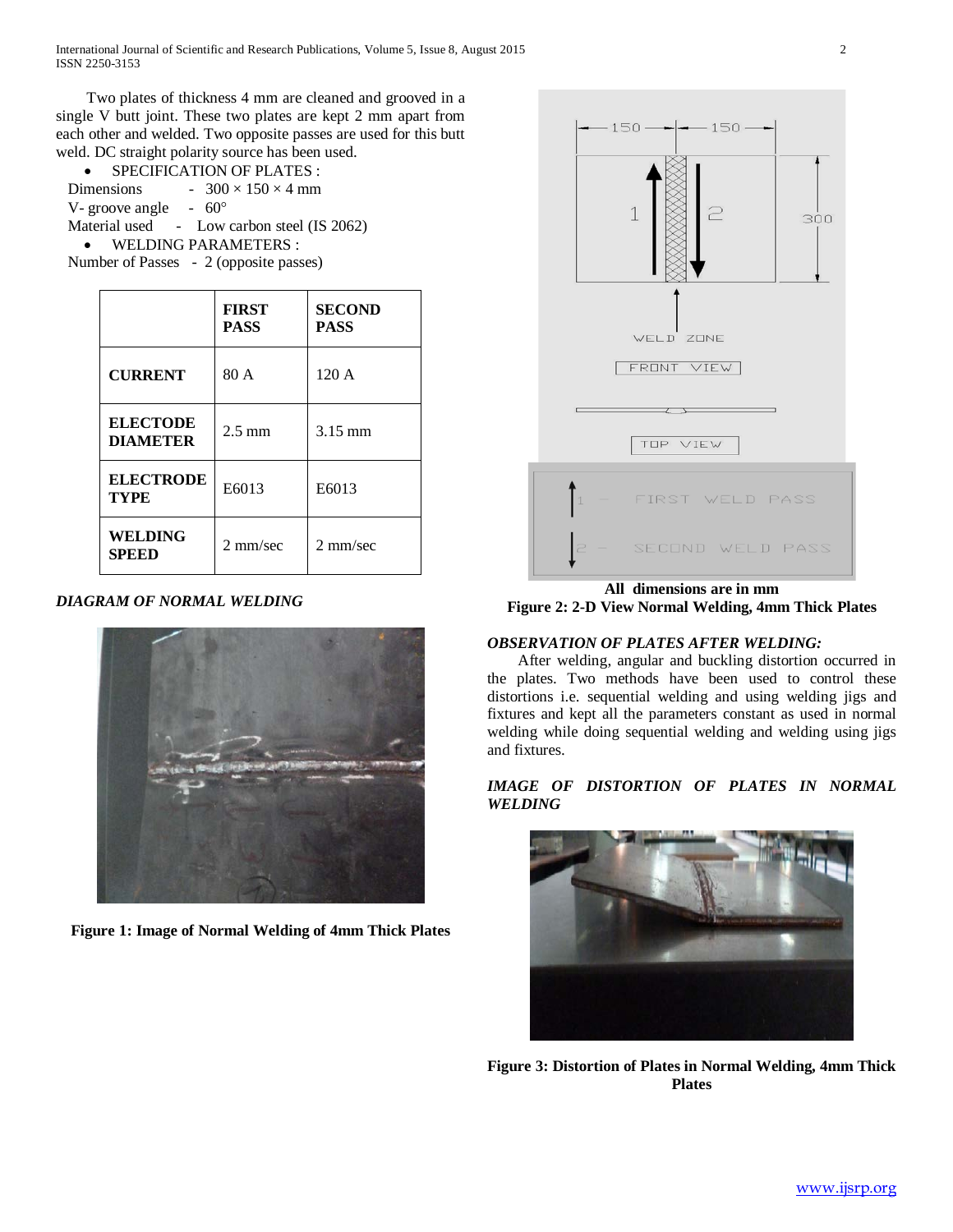International Journal of Scientific and Research Publications, Volume 5, Issue 8, August 2015 3 ISSN 2250-3153

#### IV. DISTORTION MEASUREMENT

 The side in which distortion is less is to be fixed and the other side is taken into consideration for measurement as shown in figure below. A reference horizontal plane (flatness stone) has been fixed from which plates have been bended towards upward which is known as angular and buckling distortion. The distance between fatness stone and bending of plate gives the value of distortion. This same procedure is used for all butt weld of thickness 4 mm and 8mm.

## **METHODS FOR CONTROLLING DISTORTION IN BUTT WELD FOR 4 mm THICK PLATES**

## *METHOD 1 : NORMAL WELDING USING JIGS AND FIXTURES.*

 In this normal welding was done using same welding parameters as mentioned above. But in this case the ends of plate have been fixed so that bending can be controlled. In this also two opposite passes will be used as shown in figure below.

## *DIAGRAM OF NORMAL WELDING WITH FIXTURE*



**Figure 4: Image of Normal Welding of 4mm thick Plates with Fixture**

## *METHOD 2 : SEQUENTIAL WELDING WITHOUT FIXTURES*

- Welding sequence implies the order of making the welds in a weldment. The weld metal is placed at different points about the structure so that as it shrinks at one place it will counteract the shrinkage forces of weld already made.
- Here the weld line has been divided into five parts of 60 mm each as shown below and used three types of welding sequences for butt weld. Then the distortion of plates were measured and compared with various sequences to find out best sequence.

All the welding parameters and plate specifications are same as mentioned previously.

## *COMMON WELDING SEQUENCES FOR BOTH 4 mm AND 8 mm THICK PLATES*

## *SEQUENCE 1*



**All dimensions are in mm Figure 5: Welding without Fixtures Sequence 1**

## *SEQUENCE 2*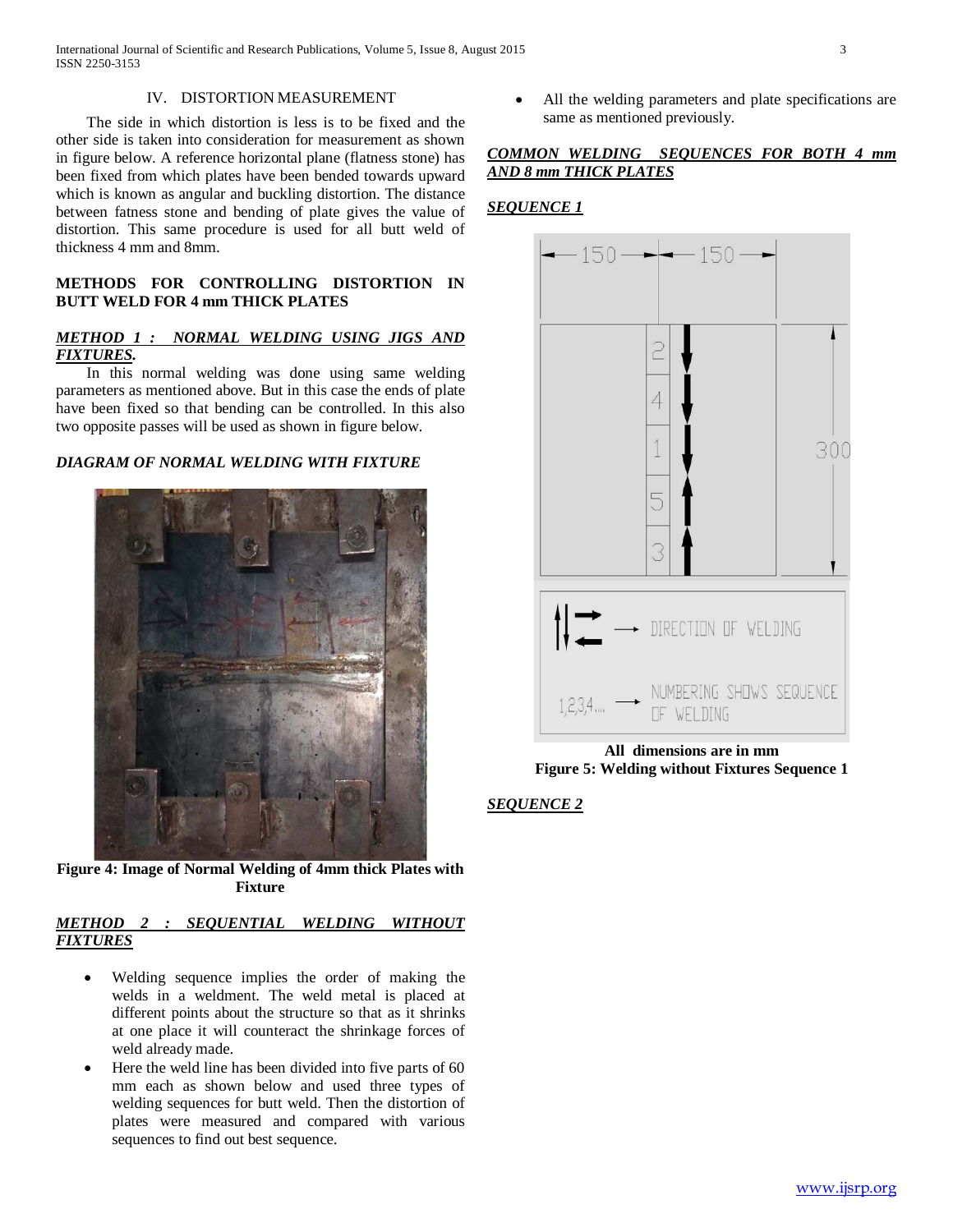

**All dimensions are in mm Figure 6: Welding without Fixtures Sequence 2** *SEQUENCE 3*



# **Sequence 3**

## *METHOD 3 : SEQUENTIAL WELDING WITH JIGS AND FIXTURES*

- Here the weld line has been divided into five parts of 60 mm each and used same three types of welding sequences for butt weld as previously and also in addition to this, we have fixed the ends of plate using welding jigs. Then the distortion of plates was measured and compared with various sequences to find out best welding sequence with fixture.
- All the welding parameters and plate specifications are same as mentioned previously.

## *COMMON SEQUENCES FOR BOTH 4 mm AND 8 mm THICK PLATES USING WELDING JIGS*

## *SEQUENCE 1 WITH JIGS AND FIXTURE*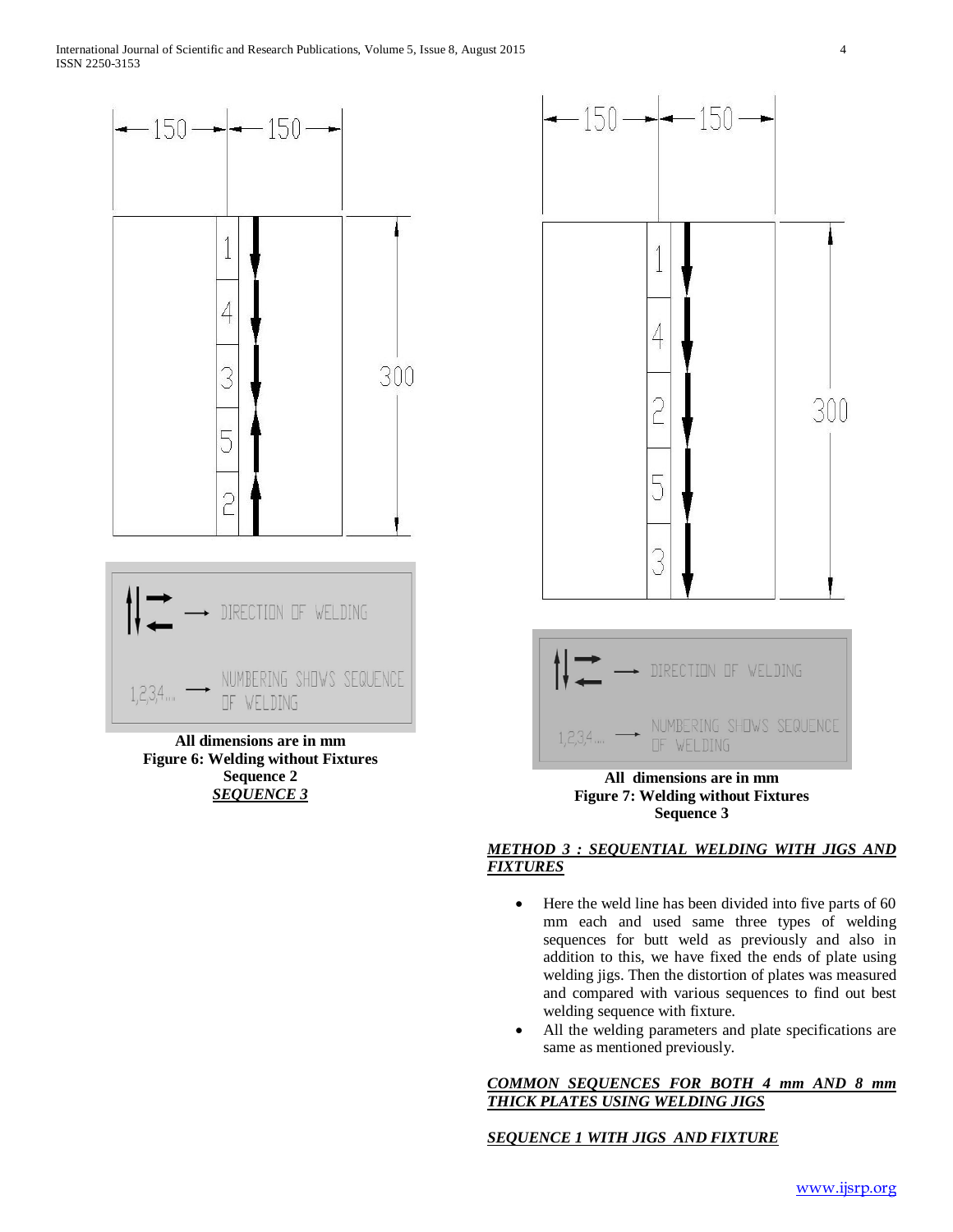

**Figure 8: Welding with Fixtures Sequence 1** *SEQUENCE 2 WITH JIGS AND FIXTURE*



**Figure 9: Welding with Fixtures Sequence 2**

## *SEQUENCE 3 WITH JIGS AND FIXTURE*

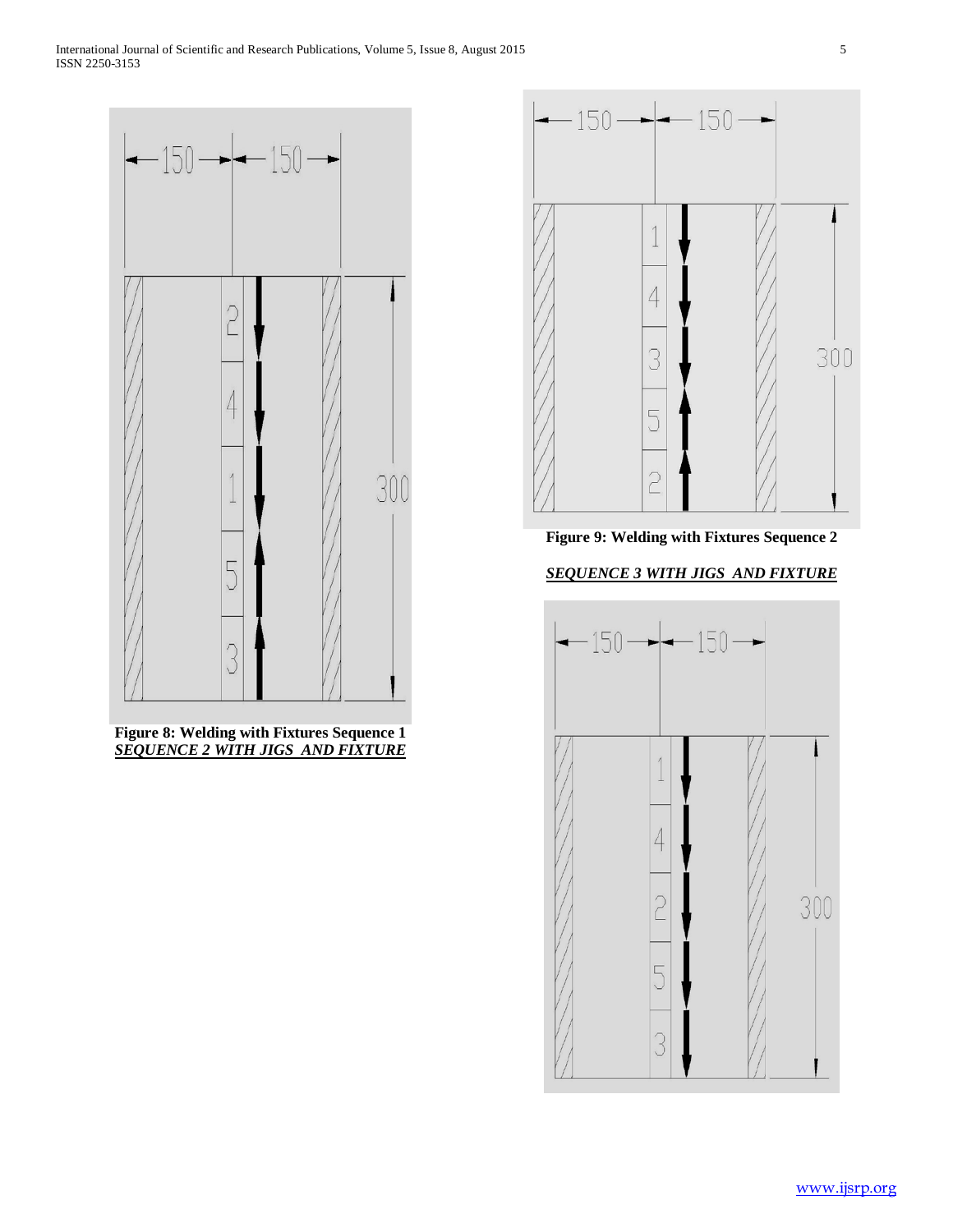

**Figure 10: Welding with Fixtures Sequence 3**

## **1. GRAPHS FOR 4 mm THICK PLATES**







**Graph 2: Comparison of Distortion Parameters for 4mm Thick Plates, distance along x-axis**

## **2. EXPERIMENTAL PROCEDURE OF BUTT WELD FOR 8 mm THICK PLATES**

## *NORMAL WELDING*

 Two plates of thickness 8 mm are cleaned and grooved in a single V butt joint. These two plates are kept 2 mm apart from each other and welded. Two opposite passes are used for this butt weld. DC straight polarity source has been used.

• SPECIFICATION OF PLATES :

Dimensions -  $300 \times 150 \times 4$  mm V- groove angle  $-60^{\circ}$ Material used - Low carbon steel (IS 2062)

• WELDING PARAMETERS :

Number of Passes - 2 (opposite passes)

|                                    | <b>FIRST</b><br><b>PASS</b> | <b>SECOND</b><br><b>PASS</b> |
|------------------------------------|-----------------------------|------------------------------|
| <b>CURRENT</b>                     | 115 A                       | 170 A                        |
| <b>ELECTODE</b><br><b>DIAMETER</b> | $3.15 \text{ mm}$           | 4 mm                         |
| <b>ELECTRODE</b><br><b>TYPE</b>    | E6013                       | E6013                        |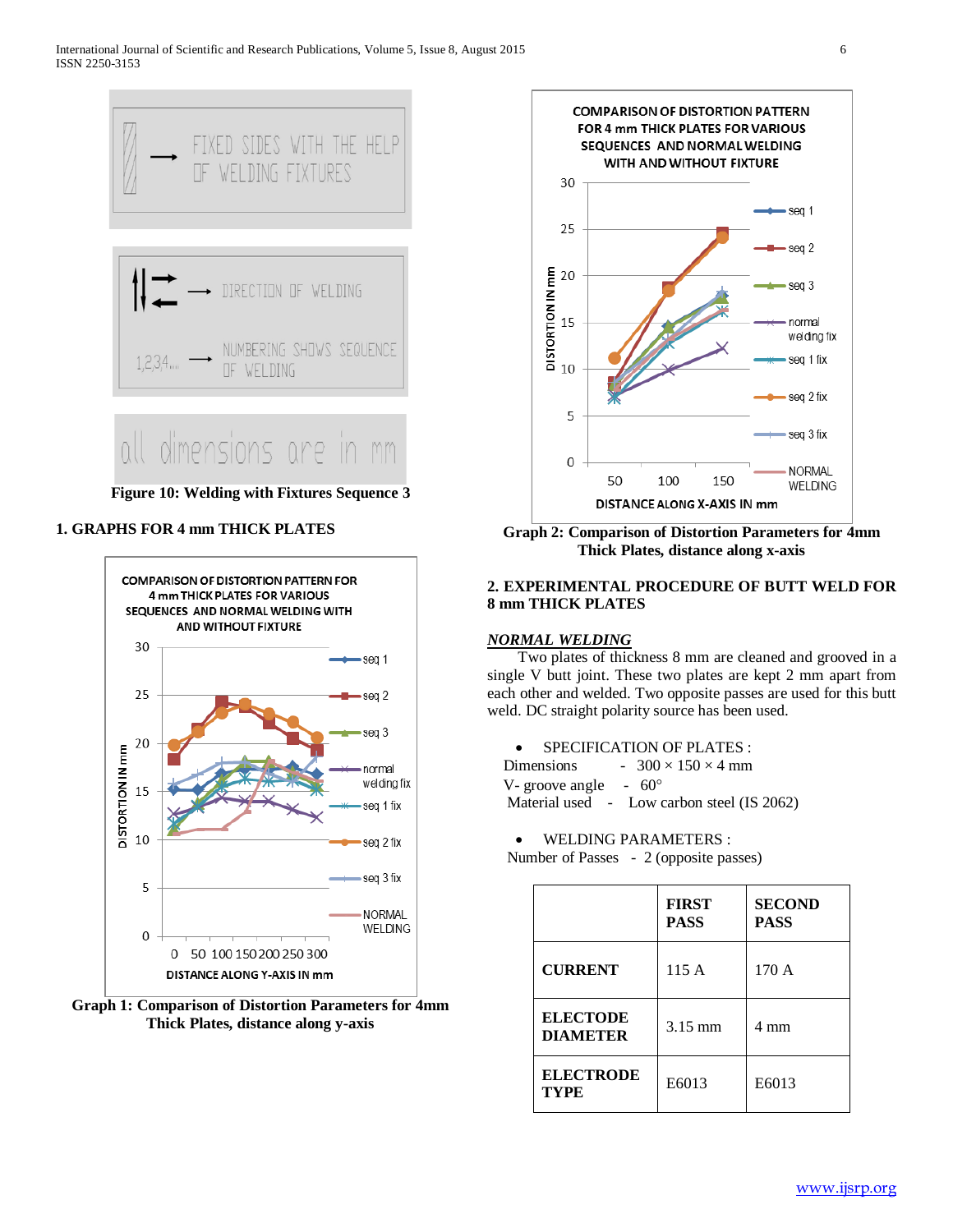| <b>WELDING</b><br><b>SPEED</b> | 2 mm/sec | 2 mm/sec |
|--------------------------------|----------|----------|
|--------------------------------|----------|----------|

## *DIAGRAM OF NORMAL WELDING*



**Figure 11: Normal Welding of 8mm thick Plates**



**All dimensions are in mm Figure 12: 2-D View Normal Welding 8mm Thick plates**

#### V. OBSERVATION OF PLATES AFTER WELDING

 After welding, angular and buckling distortion occurred in the plates. Two methods to control these distortions were used i.e, sequential welding and using welding jigs and fixtures and kept all the parameters constant as used in normal welding while doing sequential welding and welding using jigs and fixtures.

## *IMAGE OF DISTORTION OF PLATES IN NORMAL WELDING*



**Figure 13: Distortion of 8mm Thick Plates in Normal Welding**

## **METHODS FOR CONTROLLING DISTORTION IN BUTT WELD FOR 8 mm THICK PLATES**

#### *METHOD 1 : NORMAL WELDING USING JIGS ANG FIXTURES*

 In this, normal welding was done using same welding parameters as above. But in this case the ends of plate will be fixed so that bending can be controlled. In this also two opposite passes will be used as shown in figure below.

#### *DIAGRAM OF NORMAL WELDING WITH FIXTURE*



**Figure 14: Image of Normal Welding of 8mm Thick Plates with Fixture**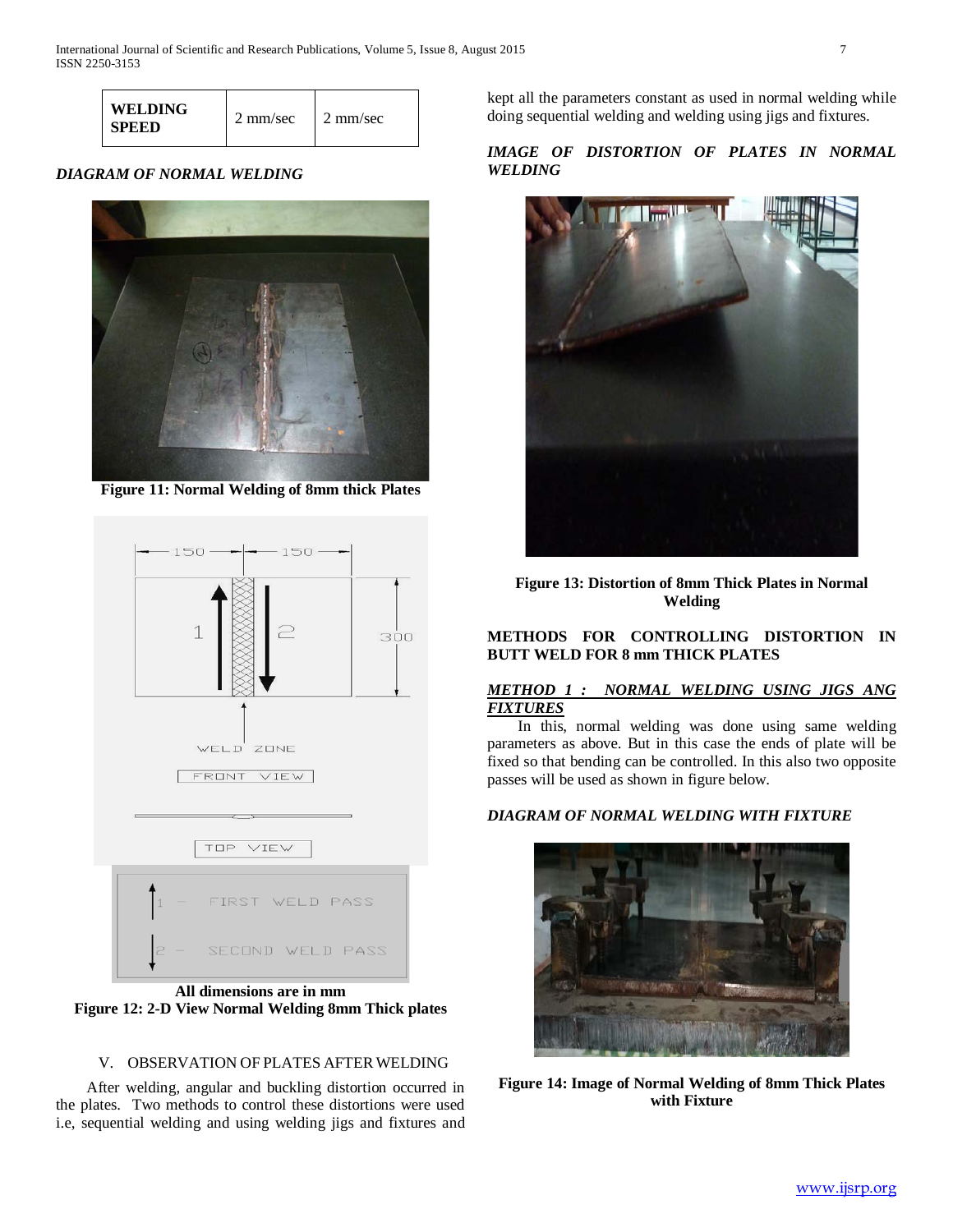

## **Figure 15: Normal Welding 8mm plates with Fixture**

## *METHOD 2 : SEQUENTIAL WELDING WITHOUT FIXTURES*

- Welding sequence implies the order of making the welds in a weldment. The weld metal is placed at different points about the structure so that as it shrinks at one place it will counteract the shrinkage forces of weld already made.
- Here the weld line has been divided into five parts of 60 mm each and used three types of welding sequences for butt weld. Then the distortion of plates were measured and compared with various sequences to find out best sequence.
- **All the welding parameters, plate specifications same as mentioned previously for 8 mm and welding sequences without fixtures are same as in case of 4 mm.**

*METHOD 3 : SEQUENTIAL WELDING WITH JIGS AND FIXTURES*

- Welding sequence implies the order of making the welds in a weldment. The weld metal is placed at different points about the structure so that as it shrinks at one place it will counteract the shrinkage forces of weld already made.
- Here the weld line have been divided into five parts of 60 mm each and used same three types of welding sequences for butt weld as previously and also in addition to this the ends of plate have been fixed using welding jigs. Then the distortion of plates were measured and compared with various sequences to find out best welding sequence with fixture.
- **All the welding parameters and plate specifications are same as mentioned previously for 8 mm and welding sequences with fixtures are same as in case of 4 mm.**

## **11.2 GRAPHS FOR 8 mm THICK PLATES**



**Graph 3: Comparison of Distortion Parameters for 8mm Thick Plates, distance along y-axis**